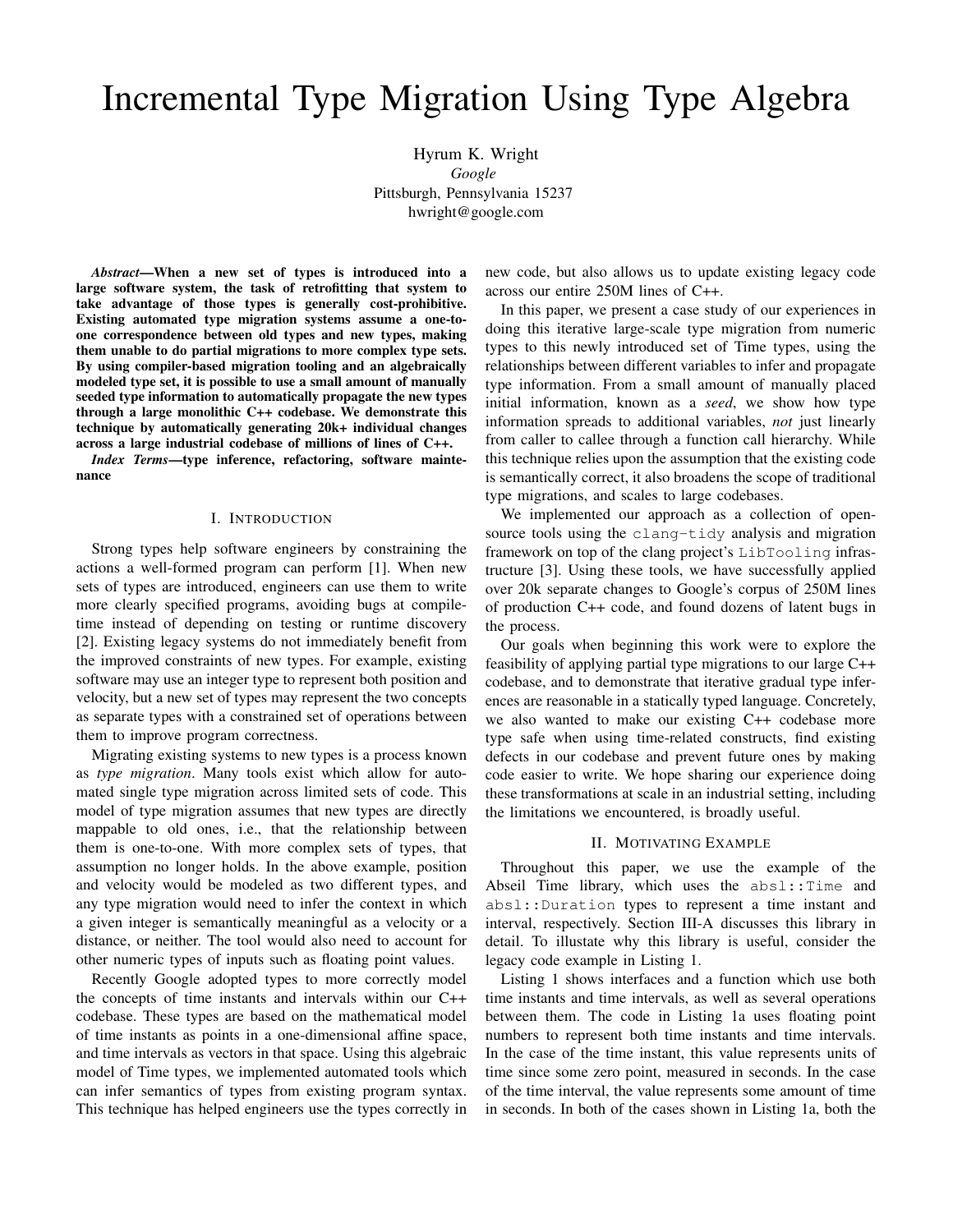```
1 // Set the deadline to be `time` seconds from now.
  void set_deadline(double time);
3
  4 // Set the timeout at the timestamp `time`.
  void set_timeout(double time);
6
  double deadline();
8
9 double adjust(double offset_seconds) {
|10| double deadline =
11 std::min(5, deadline()) - offset seconds;
12
|13| set_deadline(deadline);
14 return time(nullptr) + deadline;
15 }
```
(a) Example using numeric time types

```
void set_deadline(absl::Duration time);
  void set_timeout(absl::Time time);
  absl::Duration deadline();
4
  absl::Time adjust(absl::Duration offset)) {
    absl::Duration deadline =
      std::min(absl::Seconds(5), deadline()) - offset;
8
    set_deadline(deadline);
|10| return absl::Now() + deadline;
11 }
```


Listing 1: Comparison of numeric-typed time information versus strongly-typed time information

kind of the variable, as well as the scale of its values (i.e., whether they are measured in seconds, milliseconds or hours) is not part of the underlying type, and is communicated outof-band, either through documentation or variable naming.

Generic numeric types like double or int have fewer constraints than the strongly-typed absl::Time and absl::Duration. Because the meaning of these numeric types is encoded by convention, and their constraints are not enforced by the type system, programmers can easily provide the wrong scale, or in some cases the wrong type (e.g., an instant vs. an interval), when assigning values to variables or function parameters. This is particularly easy when working with ambiguous interfaces which lack a clear convention within a large software system, or when values are propagated through several interfaces before being used. Thorough testing helps reduce, but not eliminate, these kinds of bugs.

In contrast, using stronger types such as  $abs1::Time$  and absl::Duration to represent time instants and intervals encodes some of this information in the type which makes writing correct programs easier, as in Listing 1b. Using these types, programmers can clearly communicate intent by constraining the meaning of a program's data and operations. This also eliminates the need to specify the type and scale of a variable or parameter out-of-band.

Stronger types also improve implementations as well as interfaces. The implementation of adjust in Listing 1a, lacks strong type information compared to the updated implementation in 1b.These stronger types make updating an unfamiliar

implementation easier, as the type system constrains the kinds of edits that can be made.

While these properties are useful for new code, existing code in our codebase still uses the old types, limiting the benefits of the new types by requiring conversions whenever new code interacts with old systems. Additionally, engineers often reference old code when writing new code [4], thus perpetuating obsolete techniques. By using tools which take advantage of the underlying type algebra, automatically migrating code to stronger types is feasible.

Changing a single function's implementation to use the improved types may be reasonable for an individual programmer, but for codebases with millions of lines of existing code, manual upgrades are too costly to be feasible. Instead, if we want to update legacy systems, we must use automation to make the same kinds of transformations which a human programmer would do. As we show in Section III, the absl::Time and absl::Duration types are modeled on a one-dimensional affine space. We can use this model and the strong relationship between these types, along with compiler-based tooling, to automatically perform transformations of the kind shown in Listing 1b across a very large code base.

# III. TIME TYPE SET

A *type set* is simply a collection of related types. While any collection of types satisfies this broad definition, to be useful for migration purposes, a type set should embody a specific mathematical model which defines the valid operations between types in the set. A simple example is C++ pointers and integers. The C++ standard defines arithmetic operations between pointer types and integers, modeled on the underlying numeric operations, but some operations, such as addition of two pointers, are undefined.

#### *A. Abseil Time Library*

The Abseil Time library defines the set of types for time instants and intervals as absl::Time and absl::Duration, respectively. The library also defines operators which implement the defined operations in a typesafe way, and omits those for which the operations are not defined by the underlying algebra. The result of this increased type safety is a natural way to do computations on time intervals and instants, and fewer runtime bugs due to compiletime enforcement. A complete description of the Abseil Time Library can be found in its public repository [5].

To assist with migrations from existing codebases, and to provide interoperability with legacy systems, Abseil Time also provides conversion functions to and from the  $abs1::Time$ and absl::Duration types. A selection of these functions is listed in Table I. These functions allow a system to incrementally migrate to the new types, which is important when doing non-atomic refactoring over a large system [6].

These functions operate over six different fixed-length scales: hours, minutes, seconds, milliseconds, microseconds and nanoseconds. For brevity, we will omit hours, microseconds and nanoseconds from most of our examples, but migration techniques for them are analogous to the other scales.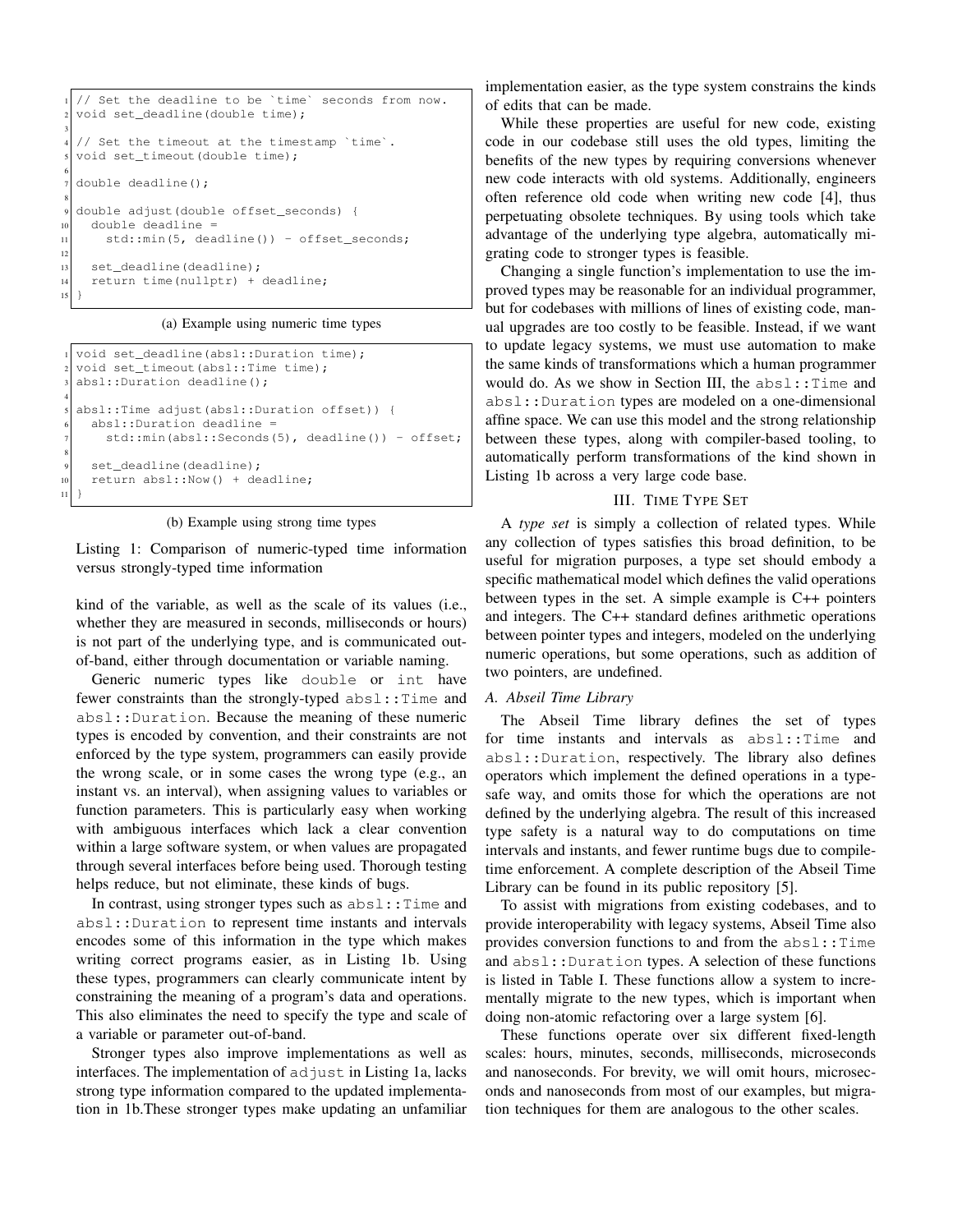```
absl::Duration absl::Minutes(double);
absl::Duration absl::Seconds(double);
absl::Duration absl::Milliseconds(double);
```
(a) absl::Duration factory functions: convert numeric values to absl::Duration value at the given scale.

double absl::ToDoubleMinutes(absl::Duration); double absl::ToDoubleSeconds(absl::Duration); double absl::ToDoubleMilliseconds(absl::Duration);

(b) absl::Duration conversion functions: convert an absl::Duration to the indicated scale.

```
absl::Time absl::FromUnixMinutes(int64_t);
absl::Time absl::FromUnixSeconds(int64_t);
absl::Time absl::FromUnixMillis(int64 t);
```
(c) absl::Time factory functions: convert a numeric value at the given scale since the Unix epoch to an absl::Time representing that time instant.

| $int64$ t absl::FromUnixMinutes(absl::Time); |  |
|----------------------------------------------|--|
| $int64$ t absl::FromUnixSeconds(absl::Time); |  |
| int64 t absl::FromUnixMillis(absl::Time);    |  |

(d) absl::Time conversion functions: take an absl::Time and return a numeric value at the given scale since the Unix epoch.

TABLE I: Selections from the Abseil Time API

| <b>Expression</b>   | <b>Result</b> |
|---------------------|---------------|
| Time + Duration     | Time          |
| Time - Duration     | Time          |
| Time + Time         | Undefined     |
| Time - Time         | Duration      |
| Duration + Duration | Duration      |
| Duration - Duration | Duration      |
| Duration + Time     | Time          |
| Duration - Time     | Undefined     |

TABLE II: Addition and Subtraction operations for Abseil Time types

#### *B. Time Algebra*

Throughout this paper, we have discussed two types that represent two distinct, yet related concepts: that of a time *instant* and a time *interval*. Mathematically, these are part of a one-dimensional affine space, with time instants as points in that space and time intervals as vectors in that space. The Abseil Time library defines the various operations which are valid with and between and within this type set, summarized in Table II. It is these algebraic relationships which we later use to do type inference as part of our type migration.

This mathematical relationship implies operations beyond addition and subtraction. For example, multiplication and division by scalars are defined for absl::Duration, but undefined for absl::Time. Because time intervals and time instants are ordered, relational comparisons between like types are also defined. absl:: Duration factory functions also distribute over mathematical operations and other C++ language constructs. Examples of some additional operations are summarized in Table III.

With enough existing type information, we can use this type algebra to deduce additional type information about the surrounding code. For example, if we know the result of an

| <b>Expression</b>        | <b>Result</b>                                  |
|--------------------------|------------------------------------------------|
| Duration * Scalar        | Duration                                       |
| Duration / Scalar        | Duration                                       |
| Duration * Duration      | Scalar                                         |
| Time $\le$ $\ge$ Time    | bool.                                          |
| Duration <=> Scalar      | bool.                                          |
| abs1::Seconds(b ? x : v) | $b$ ? absl::Seconds(x)<br>: $abs1::Seconds(y)$ |

TABLE III: Additional operations for Abseil Time types

addition expression is an absl::Time, and that its first operand is also an absl::Time, we can deduce that the second operand is semantically a time interval, regardless of its declared type. We will explore the implications of these kinds of deductions in Section IV.

## *C. Compiler-Based Transformations*

Our tooling uses compiler-based techniques to scalably match patterns found in a program's abstract syntax tree (AST) and generate proposed changes. This process can be efficiently parallelized to run at scale across many machines, resulting in full-system analyses which take only tens of minutes across millions of lines of code. For C++, we use a collection of tools built on the clang-tidy static analysis infrastructure, which can be parallelized using the ClangMR architecture [7].

Using Clang's AST matcher library allows us to efficiently match specific patterns of nodes in the AST. After a node is matched, we transform its text, using semantic information about that node and its surroundings. This technique becomes powerful when doing type transformations, since we can look for specific expressions and then examine their context to determine what the appropriate transformation should be. For example, if a variable's type is being changed, its references must also be changed, but how to do so will depend on whether it is being used as an lvalue or an rvalue—information which is available in AST-based tools, but not in text-based ones.

These tools are implemented as part of the clang-tidy infrastructure and can be run manually by engineers over specific changes, as well as part of a broader static analysis pipeline, such as the Tricorder framework during code review [8]. Surfacing these fixes at review time helps prevent new usage of old patterns from creeping back into our codebase, and that ensures good patterns are applied moving forward. Our set of clang-tidy checks for the Abseil Time library is open source and available as part of the large clang-tidy tooling suite [9].

## IV. TRANSFORMATION PROCESS

We now describe the process we use to transform numeric types, such as int and double, to the Abseil Time types absl::Time and absl::Duration. Because this is *not* a one-to-one mapping, we use the algebra described in Section III-B to infer semantics from the existing syntax and perform *partial* type migration. As these tools are applied iteratively, they spread an initial small amount of information about the time type set across millions of line of code.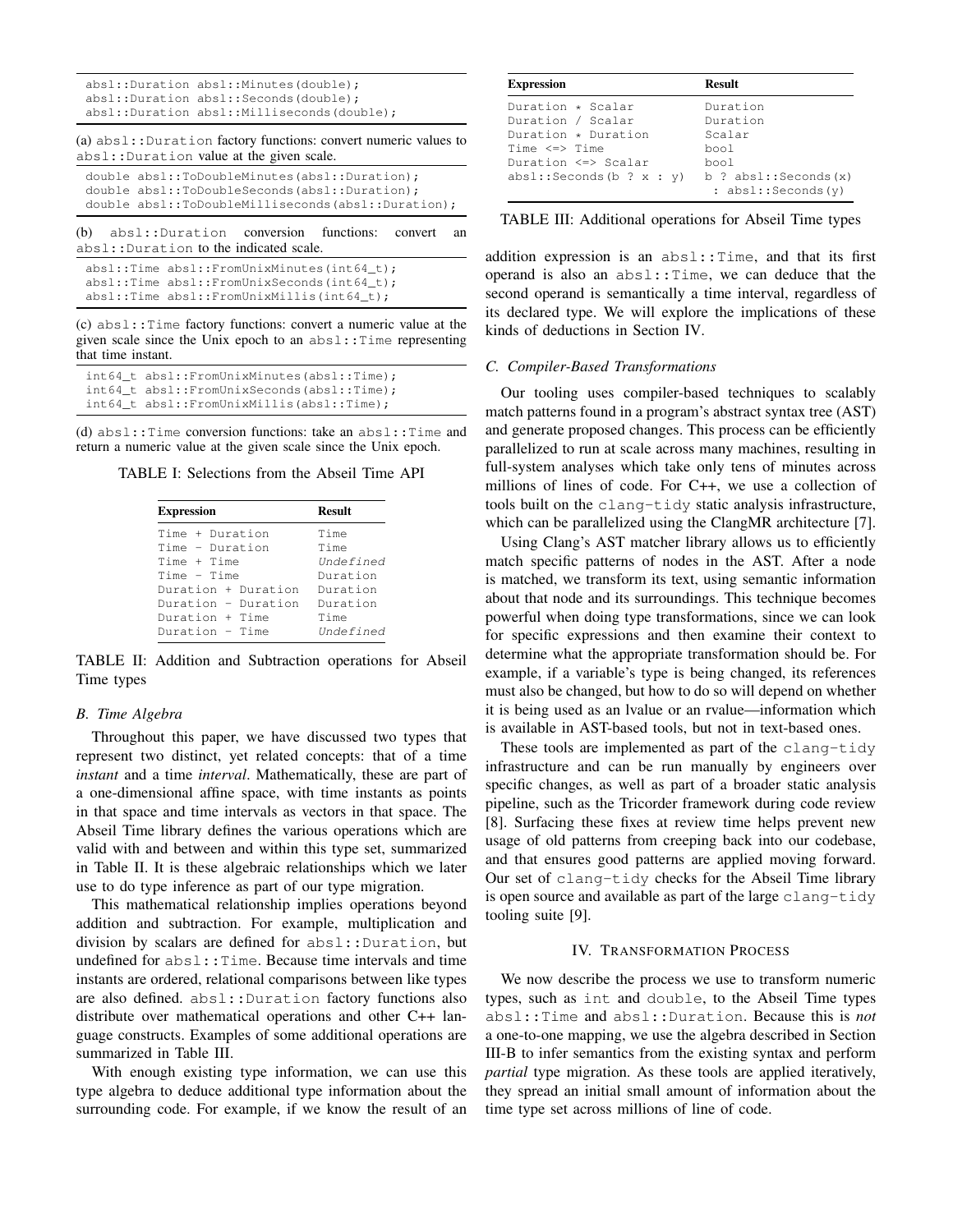| <b>Transformation</b>     | <b>Purpose</b>                                  |  |  |  |
|---------------------------|-------------------------------------------------|--|--|--|
|                           | <b>Expression-based Transformations</b>         |  |  |  |
| <b>DurationComparison</b> | the<br>comparisons<br>Convert<br>to             |  |  |  |
|                           | absl::Duration domain.                          |  |  |  |
| <i>TimeComparison</i>     | Convert comparisons to the $absl$ : : Time      |  |  |  |
|                           | domain.                                         |  |  |  |
| Subtraction               | Deduce type information from subtraction        |  |  |  |
|                           | expressions                                     |  |  |  |
| Addition                  | Deduce type information from addition ex-       |  |  |  |
|                           | pressions                                       |  |  |  |
|                           | Variable Transformations                        |  |  |  |
| DurationLocalVariable     | Convert variables to absl:: Duration            |  |  |  |
| TimeLocalVariable         | Convert variables to absl::Time                 |  |  |  |
| DurationClassVariable     | Convert<br>class<br>members<br>to               |  |  |  |
|                           | absl::Duration                                  |  |  |  |
| TimeClassVariable         | Convert class members to $absl$ : Time          |  |  |  |
|                           | <b>Interfunction Transformations</b>            |  |  |  |
| <b>DurationReturn</b>     | Convert return type to absl::Duration           |  |  |  |
| <b>TimeReturn</b>         | Convert return type to absl::Time               |  |  |  |
| <b>DurationParameter</b>  | Convert parameters to absl:: Duration           |  |  |  |
| <b>TimeParameter</b>      | Convert parameters to absl::Time                |  |  |  |
| DurationOverload          | Convert<br>arguments<br>at call<br>sites<br>to  |  |  |  |
|                           | absl::Duration                                  |  |  |  |
| DurationOverload          | Convert arguments<br>call<br>sites<br>at.<br>to |  |  |  |
|                           | absl::Time                                      |  |  |  |
|                           |                                                 |  |  |  |

# TABLE IV: Abseil Time transformations

# *A. Symbol Names*

First, we note a tempting, but futile avenue for deducing time type information: symbol names. Many functions and variables hint at their time type semantics through their names.<sup>1</sup> Function names such as DeadlineSeconds and GetSecondsSinceYesterday, as well as variable names such as deadline\_sec may seem to indicate that the object in question could be unconditionally converted to a absl::Duration, regardless of its surrounding context.

We have discovered that such transformations, however tempting, are not advisable, because a function or variable name is not sufficient to unambiguously determine whether the value in question is a time interval or time instant. Making the wrong transformation is often worse than making no transformation at all, since the iterative nature of the transformation process means that such a mistake would propagate through the entire software system. In these cases, we wait until more context is available to determine the correct transformation.

# *B. Transformation Categories*

The time algebra in Section III-B, allows us to enumerate the different possible transformations we can perform using only partial type information. We show why they are equivalent to expressions using integers, and then show the limitations of these transforms. A list of various transformations and their purposes is shown in Table IV, and each one is described in detail within the remainder of this section.

*1) Expression-based Transformations:* We refer to the first class of transformation functions as *expression-based transformations* because they use information available in a single

<sup>1</sup>The style guide our corpus uses constrains these names to a particular form, giving some degree of parsability.

double deadline\_seconds; if (absl::ToDoubleSeconds(duration) > deadline\_seconds) ...

#### (a) Before transformation

|  |  | double deadline_seconds;                              |  |
|--|--|-------------------------------------------------------|--|
|  |  | $_2$  if (duration > absl::Seconds(deadline seconds)) |  |
|  |  |                                                       |  |

|  | (b) After <i>DurationComparison</i> has been applied |  |  |
|--|------------------------------------------------------|--|--|
|  |                                                      |  |  |

Listing 2: *DurationComparison* transformation example

expression to propagate type information. Since expressions often contain references to multiple variables, these transformations help deduce information about related variables in an expression, providing a mechanism to spread type information beyond the variables originally declared with a strong type.

*a) Comparison:* When a time interval is compared against some other value, we infer that that value must also be a time interval, and then deduce the scale of the interval from the scale of the conversion function used. We call this transformation *DurationComparison*, and apply it in any boolean context. An example is shown in Listing 2.

It is more semantically correct to perform comparisons in the absl::Duration domain both because it is more precise—having defined behavior for overflow and saturation—and better matches the semantic intent of the code. We can later use the result in Listing 2 to infer information about the deadline\_seconds variable, a fact we use in Section IV-B2.

While we use absl::Duration in this example, the same principle applies for automated transformations to absl::Time comparisons, which we call *TimeComparison*. And while we use the seconds scale in our example, the tooling for this and other examples works for all of the time scales Abseil Time supports.

*b) Subtraction and Addition:* From Table II, we note that subtraction is defined for several combinations of absl::Duration and absl::Time types. Using the partial type information available in a subtraction expression, we infer information about the other members of the expression. For example, the subtraction expression in Listing 3a has an absl::Duration result, and the first operand is converted from an absl::Time. Using the type information from Table II, we infer that the second operand must also represent a time instant. From this inference, we apply a transformation which performs the subtraction operation using Abseil Time types natively and avoids the final conversion of the entire expression. We call this transformation *Subtraction*, and the result is shown in Listing 3b.

It is important to note that just knowing the type of the first operand in the above example is not sufficient to do a proper transformation: we cannot infer from Table II what the second operand's type is without knowing the result (or the result's type without knowing the second operand's). However, in the case where we know the second operand is an  $abs1::Time$ , we have sufficient information to infer the types of both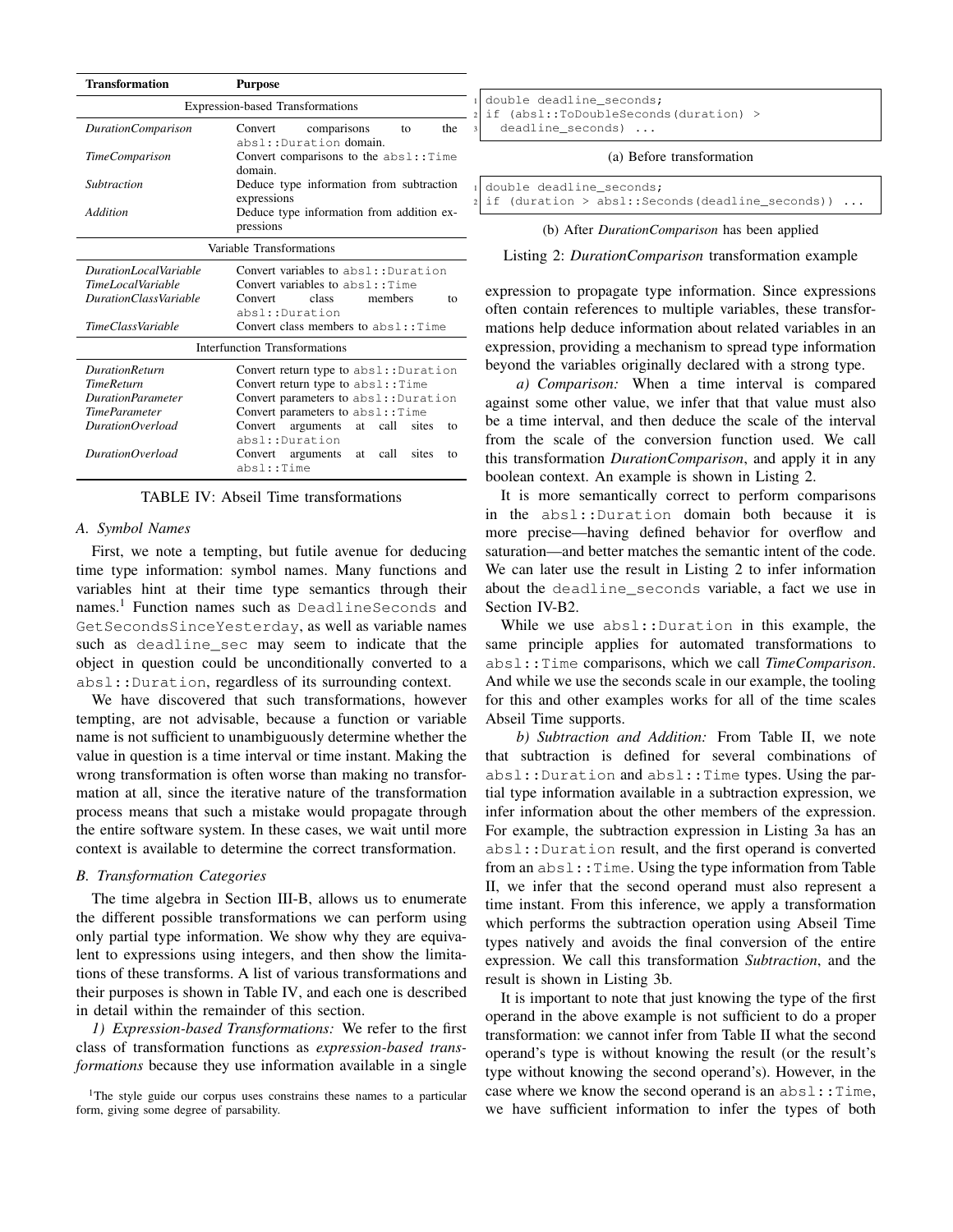

absl::Seconds(number\_of\_milliseconds / 1000.0);  $10$  absl::Seconds(number\_of\_minutes  $\star$  60);

Listing 4: Complex absl::Duration expressions

the first operand and the result, because subtraction of an absl::Time from an absl::Duration is undefined.

The *Addition* transformation infers information in a similar manner to the *Subtraction* transformation. Much like *DurationComparison* and *TimeComparison*, these transformations allow type information to be propagated between separate variables or subexpressions, which is crucial to the overall goal of broad type propagation through a software system.

*c) Local Canonicalizations:* The final set of expressionbased transformations performs local canonicalizations. While these do not have a direct role in propagating type information, they simplify existing absl::Time and absl::Duration expressions to enable the AST-based pattern matchers to be simpler and to match a more comprehensive set of candidates. Each of the expressions shown in Listing 4 can be simplified, so rather than handle all of these cases in each transformation tool, we instead use separate tools to homogenize the codebase to the simplest possible expression.

*2) Local Variable Transformations:* After applying the above expression-based transformations, we can then expand our scope to look at changes which span expressions within the same function. These transformations fall into a single category: local variable type changes.

Consider the function in Listing 5a—which may have been the result of a previous application of *DurationComparison*. We infer from the use of absl::Seconds in line 3 that the variable  $x$  is interpreted as a number of seconds. Using this information, we change the type of  $x$ , and update all its references with appropriate conversion functions to maintain existing semantics of the function, as shown in Listing 5b.

We call this transformation *DurationLocalVariable*, with an analog of *TimeDurationVariable* for the absl::Time domain. In general, we identify candidate variables in two ways. First, we look for variables which are initialized or assigned to by calls to absl::Duration conversion functions, such as absl::ToDoubleSeconds. Second, we look for variables which are used as arguments to absl::Duration factory functions, as is the case with  $x$  in Listing 5a. Finally, we prune the candidate list by eliminating variables for which the address is taken, because the tooling is not yet robust enough to handle transformations for pointers, only values.

This identification method is conservative, because it only finds variables which are currently being used in an Abseil Time context. We prefer this conservative approach because it avoids making the wrong inference, and possibly propagating the wrong time information further through the program.

*DurationLocalVariable* is an example of how AST-based tooling makes type set migration possible. The context in the AST gives information about how each reference to a variable should be transformed. For example, variable references which are the result of an assignment should apply a conversion function to the expression they are being assigned to, whereas references used as an rvalue should themselves be wrapped in a conversion function. Certain parts of the language, such as lambda capture lists, remain unchanged.

We discovered early in our pilot process that human reviewers preferred certain variable name changes in conjunction with the type change. Accordingly, the *DurationLocal-Variable* tool updates variable names in cases where it can infer that the name was being used to denote a certain scale. Thus deadline\_seconds becomes deadline, but sleep\_interval remains unchanged. The result is code which looks more natural to a human reader.

*3) Interfunction Transformations:* The combination of expression-based transformations and local variable transformations can push type information to the boundaries of a function: its inputs as parameters and its outputs as return values. From here, we can continue pushing type information through our system by identifying and changing function parameter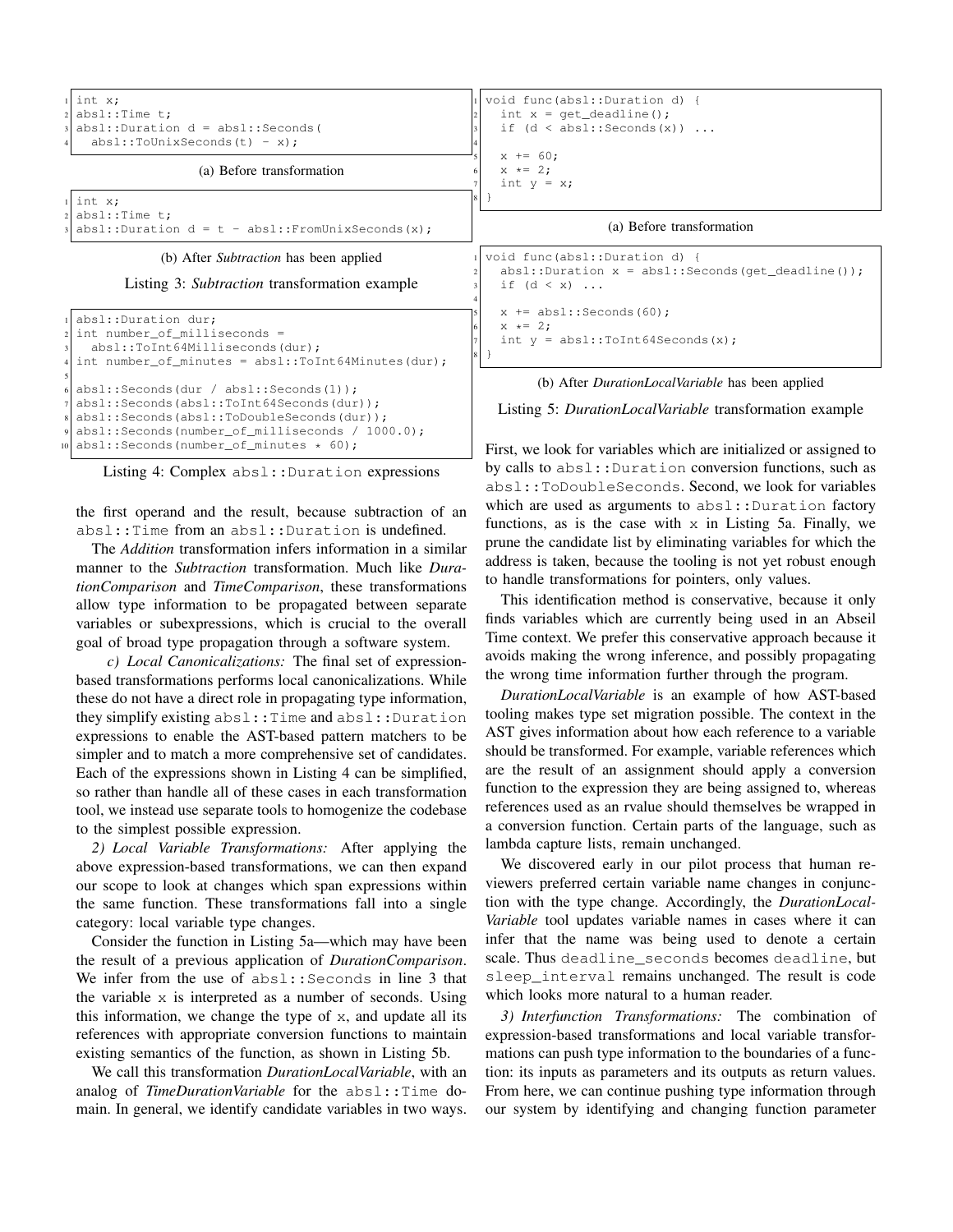|                | $1$ void f1(double deadline seconds) {          | int $qet_future()$                                |
|----------------|-------------------------------------------------|---------------------------------------------------|
| $\overline{2}$ | double my deadline = deadline seconds + $5.0$ ; | return absl::FromUnixSeconds(absl::Now() + absl:: |
|                |                                                 | Seconds $(5)$ );                                  |
|                |                                                 |                                                   |
|                | $s$   void $f(2)$ {                             |                                                   |
| 6 <sup>1</sup> | $abs1$ ::Duration dur = $abs1$ ::Seconds(3);    | void func() {                                     |
|                | fl(absl::ToboubleSeconds(dur));                 | int future = $get_future()$ ;                     |
| 8 <sup>1</sup> |                                                 |                                                   |
|                |                                                 |                                                   |

4

(a) Before transformation

```
void f1(absl::Duration deadline) {
   2 double my_deadline = absl::ToDoubleSeconds(
       deadline) + 5.0;
3 }
4
 void f2() {
   absl::Duration dur = absl::Seconds(3);
   f1(dur);
8 }
```




types and return types, along with the associated callers, using traditional data flow and type inference techniques.

*a) Function Parameters:* We can identify function parameter candidates for transformation much the same way that we can identify local variables: looking for parameters which are initialized or assigned to by calls to absl::Duration conversion functions within a function, or finding parameters which are used as arguments to absl:: Duration factory functions. It is also possible to use information *external* to a function to identify parameter migration candidates: if a function is called with arguments which are themselves conversions from an absl::Duration, we know that the argument can be migrated. An example is given in Listing 6.

This type of transformation is possible for both absl::Duration and absl::Time types, and we call the respective transformations *DurationParameter* and *TimeParameter*. Changing the type of a function parameter spreads type information across function boundaries, and more importantly to other callers of the same function which might be in completely unrelated contexts.

The size of our codebase prohibits changing all callers to all functions atomically. In cases where we cannot show that all callers can be changed at the same time as the function being updated, we add an appropriate overload in one change, and then apply a separate transformation, *DurationOverload* (or *TimeOverload* for absl::Time parameters) to update callers to use the new overload in subsequent changes.

Adding separate transformations to only migrate callers to a new overload has an additional advantage: we can seed highcaller functions by manually adding new overloads and then run the standard transformation to migrate their callers. In our case study, we seeded just 10 functions, which collectively had tens of thousands of callers, and then allowed that information to inform the remaining transformations.

*b) Return Types:* As with function parameters, we can identify return type migration candidates using information

#### (a) Before transformation

```
absl::Time get_future() {
   return absl::Now() + absl::Seconds(5);
3 }
 void func() {
   int future = absl::ToUnixSeconds(get_future());
7 }
```
## (b) After *TimeReturn* has been applied

#### Listing 7: *TimeReturn* transformation example



#### (a) Before transformation

|     | iclass Fuzz {                                          |
|-----|--------------------------------------------------------|
|     | 2 private:                                             |
|     | absl::Duration delay;                                  |
|     |                                                        |
|     | s   void func() {        set_deadline(delay);        } |
| 6}; |                                                        |

#### (b) After *DurationClassVariable* has been applied

Listing 8: *DurationClassVariable* transformation example

from both inside and outside a function. If a function's return value is converted from an absl::Duration inside the function's return statement, or if the value being returned from a function is converted to an absl::Duration at the callsite, then the function is a reasonable candidate for the *DurationReturn* transformation (or *TimeReturn* if the value is converted from or to an absl::Time value). As with *DurationParameter*, changes to both the function and its callers must be made simultaneously. Listing 7 shows an example of the *TimeReturn* transformation.

*c) Class Variables:* The final class of supported intrafunction transformations touches class variables. We limit these transformations, *DurationClassVariable* and *TimeClass-Variable*, to private variables, so that we can see all of their references in a single translation unit.

As with other intrafunction transformations, changing the type of private variables allows other references to those variables to infer further information about the type characteristics of their enclosing expressions, as in Listing 8.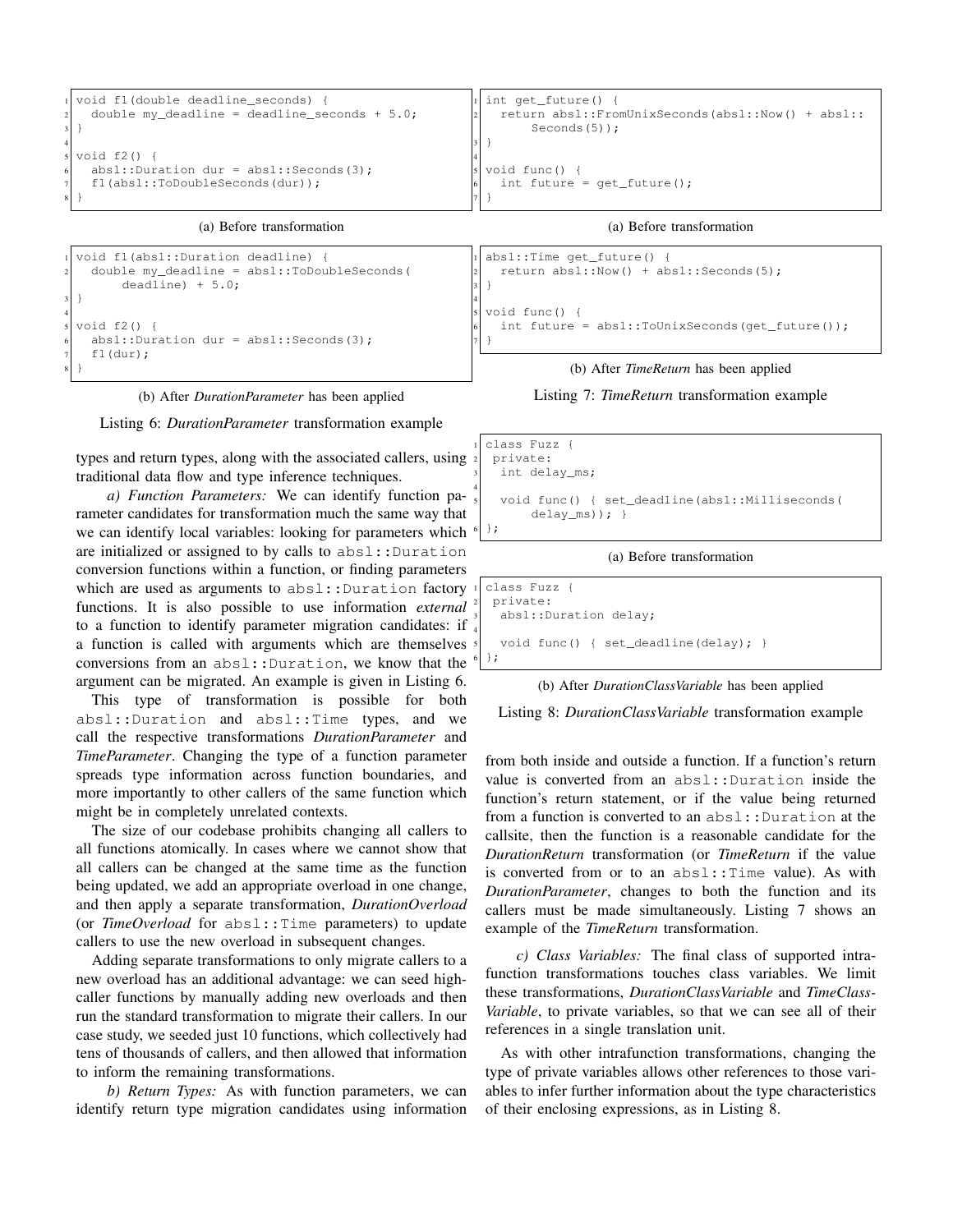# *C. Iteration*

One final note about the transformations presented in this section: we have observed that because of their constructive nature, they are best run iteratively across our codebase. For example, *DurationComparison* might find a variable which *LocalDurationVariable* can then migrate, which might then generate an expression which *Subtraction* can change. Using a regularly running static analysis framework enables the expression-based changes to be flagged during code review and allows engineers to group several transformations together into a single committed change.

The result is a suite of tools which can be run constantly across our large C++ codebase and, over time, cause this codebase to converge to a more type-safe state using Abseil Time types. This kind of iterative type transformation results in a fixed-point iteration for a given set of transformations.

# V. CASE STUDY

Google's codebase is a massive collection of code representing many different types of development patterns and usages [10]. Our codebase uses time concepts extensively to express deadlines and timeouts. In this section, we present the practical experience deploying our tools across this corpus of 250M lines of C++ code. We also explore the limitations of our techniques as discovered through this deployment process.

## *A. Methodology*

Using the distributed analysis infrastructure mentioned in Section III-C, we ran each of the transformations described in Section IV-B across our entire corpus of C++ code. This process generated one large set of changes for each transformation spanning the entire corpus. This large change was then split along individual project boundaries for testing and code review purposes. These boundaries generally correspond to individual directories within the monolithic corpus. Each of these subchanges was then tested and reviewed like any other change to code going into our production systems.

For practical reasons in our evaluation, we limited ourselves to 50 pending simultaneous outstanding changes<sup>2</sup>. We also focused our efforts on specific transformations, rather than attempting to run all of them over the codebase simultaneously. Over the course of many months, this process generated thousands of individual changes which have been committed to our production C++ codebase. Table V shows a summary of the number of committed changes for each transformation.

Because we grouped changes for the same transformation together when sending them to individual teams, the results in Table V are a lower bound on the number of discrete edits our tooling has produced. These numbers also omit changes made as part of pre-review testing or automated static analysis, due to tracking deficiencies in our source control system.

The number of *DurationOverload* changes dominates the total results primarily because it was the first change to start

| <b>Transformation</b>     | Change count |  |
|---------------------------|--------------|--|
| Subtraction               | 1779         |  |
| Addition                  | 1979         |  |
| <b>DurationComparison</b> | 839          |  |
| TimeComparison            | 904          |  |
| DurationI ocalVariable    | 3743         |  |
| TimeLocalVariable         | 1583         |  |
| DurationPrivateVariable   | 1473         |  |
| TimePrivateVariable       | 458          |  |
| DurationOverload          | 7266         |  |
| Total                     | 20024        |  |

TABLE V: Number of changes applied by transformation

running. Recall that to start the process we manually add overloads to high-caller functions, and then use *DurationOverload* to spread that initial type information throughout the codebase. While still a very rough estimate, the remaining changes outnumber those of *DurationOverload* by a 2:1 ratio.

*1) Correctness:* We used three methods to evaluate our tools' correctness: the compiler, existing unit tests, and human inspection. As part of the review process, each generated change was run through the compiler to ensure that the transformation tooling produced syntactically valid output. When we discovered cases where it did not, we used that case as an example to refine our tooling.

After compilation, the change was then run through our unit test system, which runs not only the tests directly affected by a given change, but all tests transitively impacted by the change [11]. The result is a robust assurance that the change generated is semantic-preserving.

Finally, each change was inspected by a human reviewer as part of Google's standard code review process. More than 97% of changes were approved by reviewers without comment. Of the remaining changes, most reviewers suggested additional improvements inspired by the transformation at hand, and some were simply complimentary of the change being made. In a few instances, reviewers were concerned about the proposed change, but this almost always stemmed from unfamiliarity with the Abseil Time library itself, and not the correctness of the underlying change.

*2) Performance:* Because our transformation tooling operates on the AST, and ASTs from different translation units are independent, we can parallelize our analysis across translation units. Using an analysis system such as MapReduce [12], and sharding our analysis across thousands of machines, it is possible to analyze our 250M line C++ corpus in less than an hour. The dominant factor in getting each independent change submitted to the codebase was not the analysis step, but the time spent in testing and human review.

We continue to run the automated tools across our codebase to catch newly-added instances of transformation candidates. Anecdotally, it is not uncommon for recipients of an automated change to make further manual improvements in the area around the automated transformation, rather than wait for future transformations to make those changes. These improvements often preempt cases in which the output of one transformation produces an input pattern to a subsequent one,

 $2$ Since we are doing this work on live systems, this limitation prevents our automated tooling from overwhelming engineer review capacity.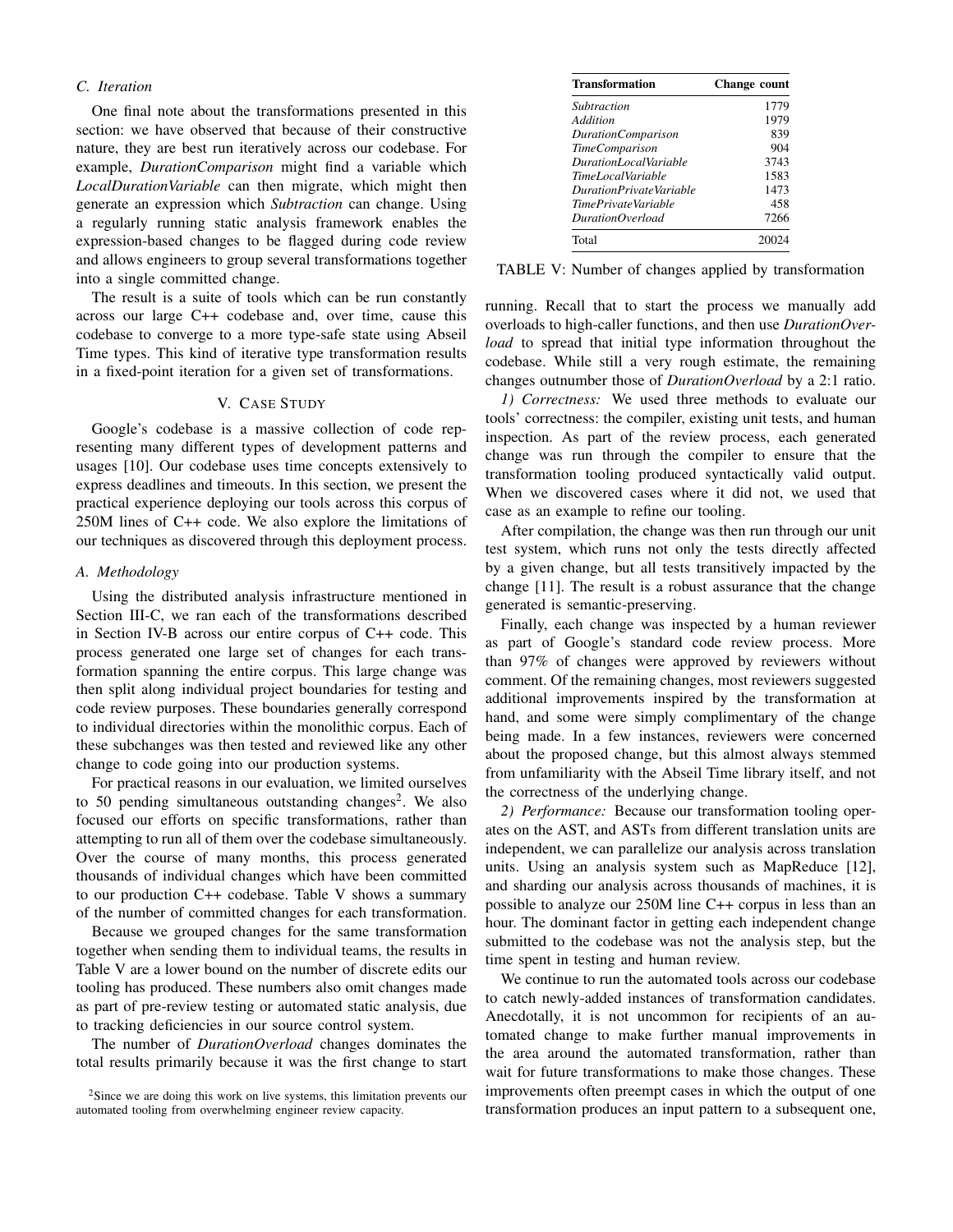

2

<sup>7</sup> }

2 <sup>3</sup> void gunc(double wait\_milliseconds) { <sup>4</sup> double wait\_milliseconds = ... func(absl::Seconds(wait\_milliseconds)); <sup>6</sup> }

(b) After *DurationOverload* has been applied

Listing 9: Example of an incorrect time interval scale

so those are not counted in Table V. We expect the work to be complete when the transformations reach a fixed point.

## *B. Defects Found*

One of the aims of this work is to find and fix software defects resulting from using numeric types to hold time values. We found a number of these defects, though the rate of occurrence was less than we expected, around twenty confirmed cases, which represents a defect rate of only 0.13%. We expect that due to a robust testing culture, semantic mismatch bugs tend to be resolved quickly, and not linger for this type of analysis to find. The low number of existing defects does not diminish the value of performing these changes: engineers within Google report that the more explicit type set makes future development less error prone, though we have not measured the numbers of prevented bugs. Here we highlight two common defect modes we found, and which improved types help prevent: incorrect scale, and incorrect type.

*1) Incorrect Scale:* One bug pattern which emerged from this work is that of passing a value with the incorrect scale as a parameter to a function (see Listing 9). The function func takes a numeric value which it interprets as some number of seconds, but the calling function passes a value which is scaled in milliseconds. This means the value provided to func is a thousand times larger than the engineer likely intended.

After performing the *DurationArgument* transformation, the argument to func is wrapped in an absl::Duration factory for an explicit scale. This does not fix the bug, because transformations are intended to be behavior preserving, but it does make the bug much more obvious, making it likely that reviewers will fix the bug in a subsequent change.

*2) Incorrect Type:* The other kind of defect we have encountered is the substitution of a time interval for a time instant, or vice versa. For example, the code in Listing 10 incorrectly passes an integer representing the number of seconds since the Unix epoch as a time interval. The caller is inadvertently providing an interval on the order of many years, rather than a few seconds as is probably intended.

After several transformations, the bug is much more obvious to a reader of the code, who can then independently fix Listing 10: Example of an incorrect time type

it. The reason for maintaining semantic equivalence and not fixing these bugs when they are discovered comes from the realization that seemingly minor "fixes" like these can often lead to unexpected effects in broader systems, and those effects should be separated from the transformation itself.

#### *C. Limitations*

void qunc() {

func(wait\_until);

absl::Duration wait\_until =

absl::Seconds(time(nullptr) + 5);

In spite of the power of our existing library of transformations, there are several instances where we cannot or do not automatically convert variables or expressions to further propagate type information, which we outline below.

*1) Conservative Transformations:* We intentionally limit the scope of our transformations to those which we can demonstrate maintain functional and semantic equivalence. This means that we miss some transformation opportunities, rather than speculate on the result of a transformation and potentially change the meaning of a program. Our experience with complex software systems indicates that it is hard to show that any change is perfectly safe, so we limit ourselves to changes for which we have a high degree of confidence.

In practice, this means rather than changing every variable in a transformation such as *DurationLocalVariable*, we only change variables with names which indicate they are likely to be time intervals, such as waiting\_seconds or update\_interval. This limitation means we may not fully propagate as much information as we would like.

The nature of the Clang AST matcher library imposes another constraint. Because the library matches on very specific constructs of the abstract syntax tree, it misses cases where programs use non-conventional syntax in specifying absl::Duration values, such as by casting. The local canonicalization transformations help by making these constructs more homogeneous, but ultimately some cases will be missed because of non-matching by the AST-based tooling.

Finally, while we support the Abseil Time library across the entire C++ codebase, we have discovered that, individual teams have adopted custom types for time instants and intervals. These relatively rare cases, rarely extend past a single team or subsystem, so we just ignore them.

(b) After *DurationOverload* has been applied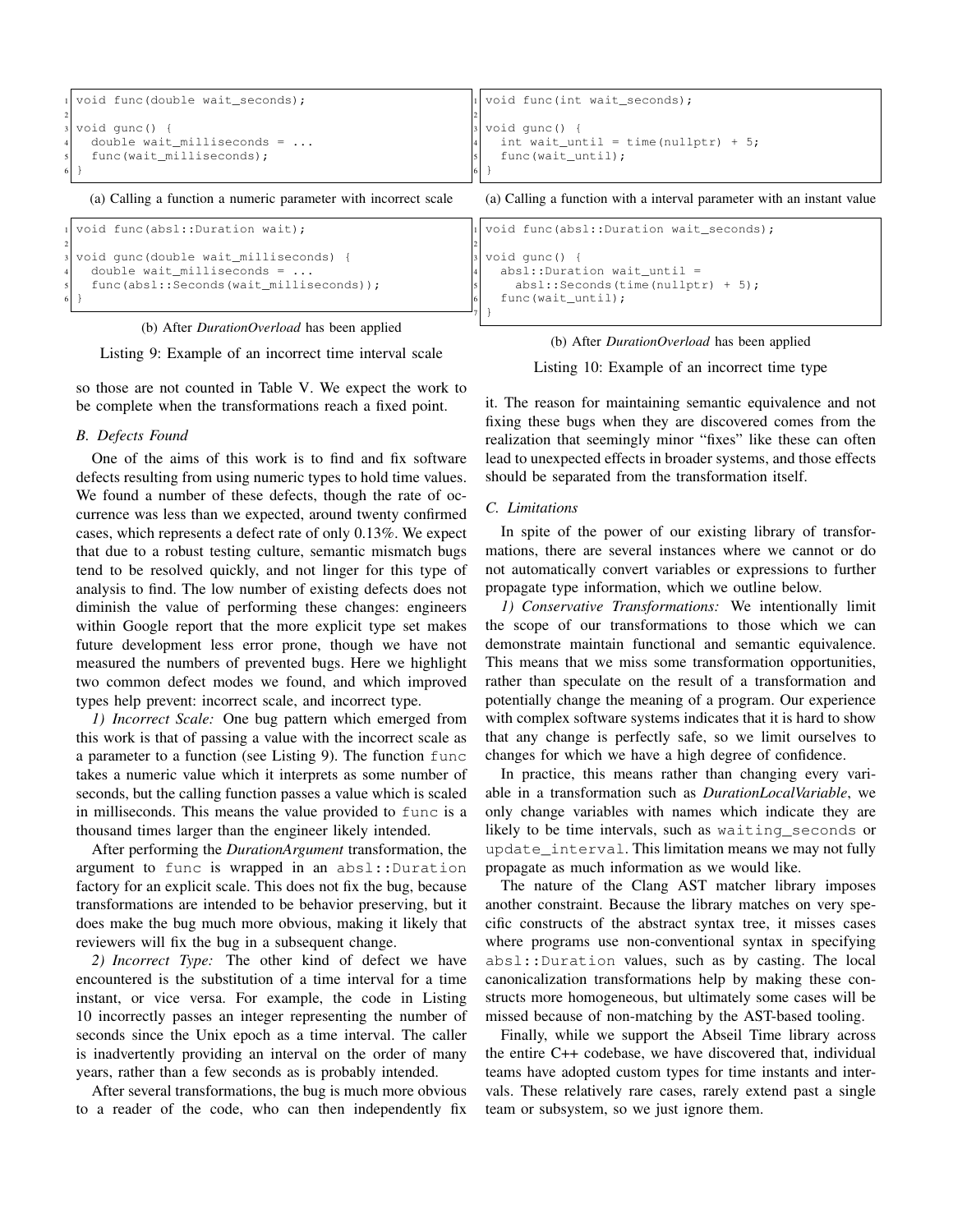*2) Information Deficiencies:* Lack of information about some expressions also limits our current process. In Section III-B, we mentioned that multiplying and dividing by scalar values is a supported operation for absl::Duration values, yet we do not automatically distribute multiplication or division across absl::Duration expressions. In theory this transformation should produce an equivalent result, but in practice, many scalar values have additional semantic meaning, much like pre-Abseil Time integers do.

Consider scalars which represent a rate: when multiplied by an absl::Duration, they do not yield a time interval, but different semantic value instead. Listing 11 shows such an example.

```
abs1::Duration d = ...int frames_per_seconds =
int frames = abs1::Tolnt64Seconds(d) *frames_per_second;
```
Listing 11: Nontransformable multiplication by a scalar

In this case, we do not want to move the multiplication inside the call to absl::ToInt64Seconds, because the resulting argument is not semantically a time interval, but a number of frames. Being overly aggressive when transforming multiplications may have the effect of making future type changes more difficult, so we currently omit them.

System boundaries also represent a type of information deficiency. Because the C++ software in our corpus eventually interacts with systems not written in C++, and those systems do not share a common representation of time information, they represent a hard limit on how far we are able to push our type propagation. These system inputs and outputs may be in the form of flags, configuration values, user input, or a remote procedure call serialization framework.

*3) Overridden Functions:* While *TimeParameter* and *DurationParameter* work for both free and class member functions and constructors, they do not work for virtual functions. Function overrides and their base class definitions need to be updated in concert, and because we are primarily focused on single-translation-unit transformations, we avoid virtual functions and their overrides. This is a practical limitation, not a theoretical one, and could be improved in the future.

*4) Templates and Macros:* C++ templates and macros provide a mechanism for writing generic code. Macros are not part of a program's AST, and patterns found inside a macro definition often confuse the clang-tidy-based tools. Templates also present additional tooling challenges. Fortunately, these kinds of tooling failures result in compile-time errors which can be caught early in the process. In reality, we found fewer than 10 such failures across our entire codebase, and opted to make these changes by hand, rather than implement workarounds for them in our tooling.

## VI. RELATED WORK

This case study builds upon two primary areas of work: type inference and type migration. The tools developed for our case study combine both of these techniques to migrate types in more complex ways than traditional type migration tools. Our work builds upon earlier theoretical efforts by producing changes which are tested, reviewed and submitted into a production corpus, rather than just identifying cases where type mismatches may occur, as in traditional static type analysis. Our work also differs because it allows many-tomany type inference and migration, rather than the one-to-one limitations of existing work.

# *A. Type Inference*

The area of type inference is not new [13], and remains a subject of active research, particularly for dynamically typed languages. For example, Ruby [14], Javascript [15], [16], and Python [17], [18] have all seen a significant work in inferring types to help improve program correctness. There has been much less work for more strongly typed languages, such as C++. Previous work on dynamic languages is usually limited to identifying problems during static analysis, rather than making permanent edits to the program. They also follow the type system linearly, rather than using algebraic underpinnings of a type set to spread time information both vertically through a function call hierarchy and horizontally through expressions.

Our tools build upon earlier efforts in the area of gradual typing [19], [20]. While most theoretical efforts in this area, require complete soundness, our practical experience indicates that we can rely upon "defense in depth" to catch deficiencies in our tooling. Most gradual typing techniques have been applied to languages more amenable to the approach, such as functional languages [21], rather than a more common industrial language like C++. While completely sound gradual typing may face significant theoretical challenges [22], in practice complete soundness is not required for usefulness.

## *B. Type Migration*

Researchers have extensively examined the process of migrating from one type to another, primarily in the context of library upgrades and migration [23], [24]. Other approaches include generating new adapters for new libraries [25] or migrating types based on existing examples [26]. Many of these approaches do not scale to large codebases, nor do they work in iteratively as described in our case study. Other work shows that type migration can scale to a larger and more complex call hierarchy, but still relies upon the ability to commit changes atomically [27].

Our work also builds on constraint-based type migrations [28], only our constraints are informed by the underlying type algebra, rather than inference. Derivative constraint-based solutions often require an existing type-correct program, and while our solution requires that code be *syntactically* correct (so that the compiler-based tools can function), it works in a real-world environment where code is often not *semantically* correct (as shown by the types of defects we discovered).

Furthermore, most of the existing type migration tools target the Java language. With a different type system design, C++ presents a different set of practical considerations than Java